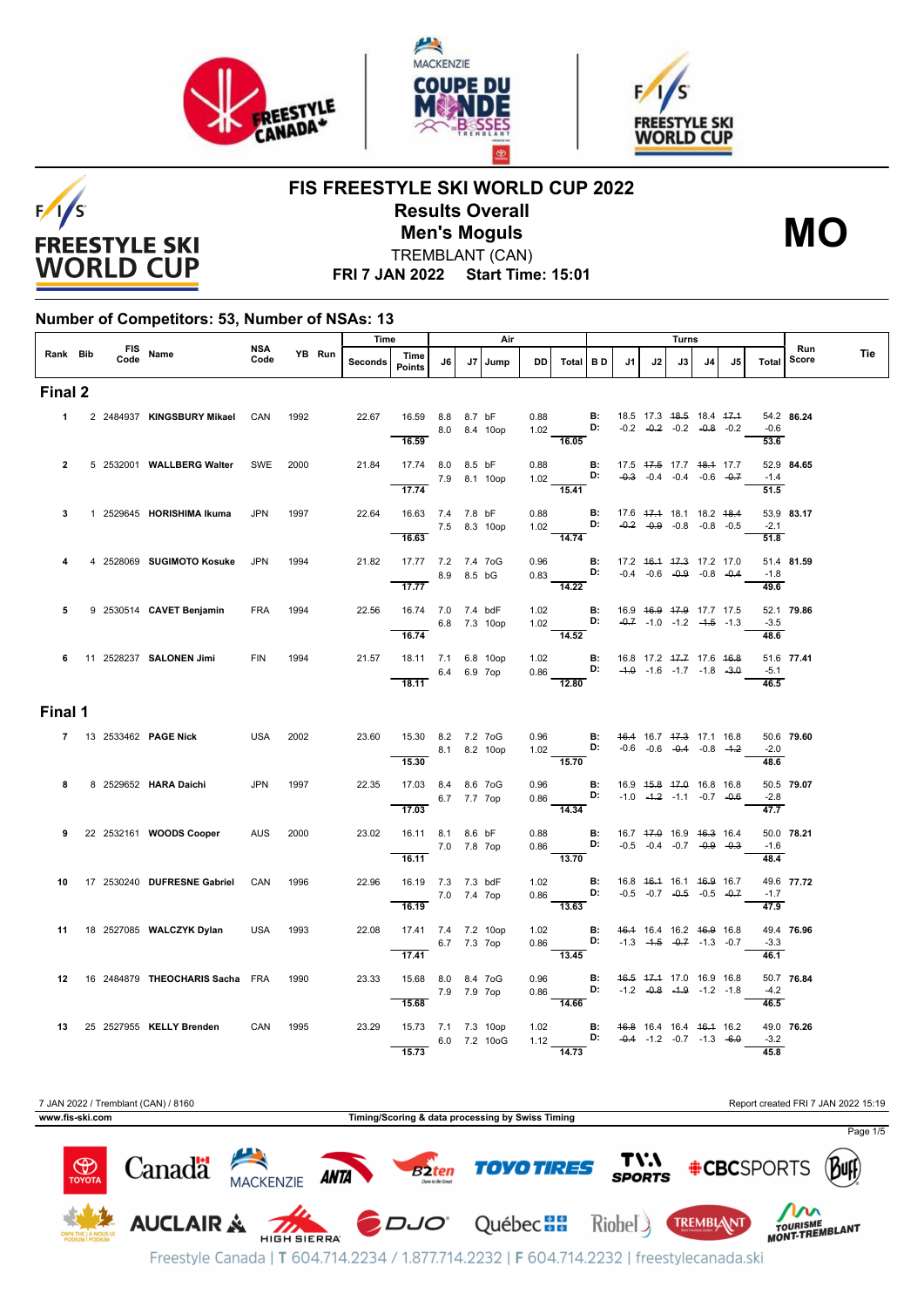

**FREESTYLE SKI WORLD CUP** 





### **FIS FREESTYLE SKI WORLD CUP 2022 Results Overall Men's Moguls MO**



**FRI 7 JAN 2022 Start Time: 15:01** TREMBLANT (CAN)

|          |               |                                       |                    |      |        | Time    |                                                         | Air          |        |         | Turns        |                                                                                                                                   |                                               |                                                |                                                                |    |    |     |                            |              |     |
|----------|---------------|---------------------------------------|--------------------|------|--------|---------|---------------------------------------------------------|--------------|--------|---------|--------------|-----------------------------------------------------------------------------------------------------------------------------------|-----------------------------------------------|------------------------------------------------|----------------------------------------------------------------|----|----|-----|----------------------------|--------------|-----|
| Rank Bib | Code          | FIS Name                              | <b>NSA</b><br>Code |      | YB Run | Seconds | Time<br><b>Points</b>                                   | J6 I         |        | J7 Jump | DD I         | Total BD                                                                                                                          |                                               | J1                                             | J2                                                             | J3 | J4 | .15 | Total I                    | Run<br>Score | Tie |
| 14       |               | 46 2528644 KOBER Jordan               | CAN                | 1996 |        | 21.64   | 18.02 6.7                                               | 7.1 7.6 7oG  | 6.0 7o |         | 0.83<br>0.96 |                                                                                                                                   | B:<br>D:                                      |                                                | 46.3 15.7 45.5 15.8 16.3<br>$-0.5$ $-0.4$ $-0.9$ $-1.3$ $-2.2$ |    |    |     | $-2.7$                     | 47.8 75.44   |     |
| 15       |               | 27 2529093 DUMAIS Laurent             | CAN                | 1996 |        | 22.80   | 18.02<br>16.41 5.5 4.5 10o                              | 6.7 7.0 7op  |        |         | 0.99         | 12.32<br>$0.86$ D:                                                                                                                | <b>B:</b>                                     | 15.4 43.0 15.2 46.5 16.0                       | $-2.8$ $-4.3$ $-4.9$ $-5.3$ $-6.3$                             |    |    |     | 45.1<br>$-14.5$            | 46.6 59.34   |     |
|          |               |                                       |                    |      |        |         | 16.41                                                   |              |        |         |              | 10.83                                                                                                                             |                                               |                                                |                                                                |    |    |     | 32.1                       |              |     |
|          |               | 16 12 2534511 McDONALD Cole           | USA                | 2003 |        |         |                                                         |              |        |         |              |                                                                                                                                   |                                               |                                                |                                                                |    |    |     |                            | <b>DNF</b>   |     |
|          | Qualification |                                       |                    |      |        |         |                                                         |              |        |         |              |                                                                                                                                   |                                               |                                                |                                                                |    |    |     |                            |              |     |
| 17       |               | 3 2528846 KOLMAKOV Pavel              | <b>KAZ</b>         | 1996 |        | 22.47   | 16.87 6.7 7.1 bF                                        | 8.2 7.9 7oG  |        |         |              | 0.88 <b>B:</b> 45.0 15.5 48.0 15.6 16.3<br>0.96 <b>D:</b> -0.8 -1.0 -0.5 -4.4 -0.5                                                |                                               |                                                |                                                                |    |    |     | $-2.3$                     | 47.4 75.76   |     |
|          |               |                                       |                    |      |        |         | 16.87                                                   |              |        |         |              | $\frac{1}{13.79}$                                                                                                                 |                                               |                                                |                                                                |    |    |     | 45.1                       |              |     |
| 18       |               | 40 2531292 ANDRINGA Jesse             | <b>USA</b>         | 1997 |        | 23.45   | 15.51 6.7 6.8 10op<br>6.8 7.3 7oG<br>$\overline{15.51}$ |              |        |         | 1.02         | 0.96 D: $-0.8$ $-0.8$ $-4.2$ $-1.0$ $-0.4$<br>$\overline{13.64}$                                                                  | <b>B:</b> 16.3 16.2 <del>16.0 17.4</del> 16.3 |                                                |                                                                |    |    |     | $-2.6$<br>46.2             | 48.8 75.35   |     |
|          |               | 19 53 2469168 REIKHERD Dmitriy        | KAZ                | 1989 |        | 22.78   | 16.44 6.0 5.8 7oG<br>16.44                              | 6.9 7.4 bG   |        |         | 0.96         | $0.83$ D:<br>11.59                                                                                                                | B:                                            | 16.7 4 <del>5.3</del> 47.9 16.3 16.3           | $-0.8$ $-0.8$ $-0.6$ $-0.8$ $-0.7$                             |    |    |     | $-2.3$<br>47.0             | 49.3 75.03   |     |
| 20       |               | 19 2527554 TADE Marco                 | SUI                | 1995 |        | 23.65   | 15.23 7.0 7.2 bF<br>7.5 7.4 10op<br>15.23               |              |        |         |              | 0.88 <b>B:</b> 15.8 4 <del>5.6</del> 47.0 16.3 16.0<br>1.02 <b>D:</b> -0.8 -0.9 -0. <del>3</del> -1.0 -0.5<br>$\frac{102}{13.84}$ |                                               |                                                |                                                                |    |    |     | $-2.2$<br>45.9             | 48.1 74.97   |     |
| 21       |               | 7 2526671 SUMMERS Brodie              | AUS                | 1993 |        | 22.31   | 17.09 7.0 8.7 bF                                        | 6.4 7.5 7op  |        |         | 0.88         | $0.86$ D:                                                                                                                         | <b>B:</b>                                     |                                                | 16.4 14.6 17.0 47.0 44.5<br>$-1.5$ $-0.4$ $-1.1$ $-0.8$ $-1.5$ |    |    |     | $-3.4$                     | 48.0 74.57   |     |
| 22       |               | 10 2528117 FJALLSTROM Ludvig SWE 1993 |                    |      |        | 23.22   | 17.09<br>15.83 7.7 7.8 7op<br>8.0 8.0 IG                |              |        |         | 0.86         | $-12.88$<br>$0.83$ D: $-0.5$ -0.8 -0.7 -0.8 -0.5                                                                                  | <b>B:</b> 46.7 15.9 15.9 45.3 15.5            |                                                |                                                                |    |    |     | 44.6<br>$-2.0$             | 47.3 74.43   |     |
| 23       |               | 29 2526517 ESCOBAR Jules              | <b>FRA</b>         | 1994 |        | 23.67   | 15.83<br>15.21 7.8 8.2 bG                               | 6.9 7.3 7op  |        |         | 0.83         | $\overline{13.30}$<br>$0.86$ D:                                                                                                   | <b>B:</b>                                     | 16.3 <del>15.5</del> 15.7 16.5 <del>16.6</del> | $-0.6$ $-0.3$ $-0.9$ $-4.0$ $-0.8$                             |    |    |     | 45.3<br>$-2.3$             | 48.5 74.14   |     |
| 24       |               | 42 2528624 SUIRE Martin               | <b>FRA</b>         | 1996 |        | 23.68   | 15.21<br>15.19 8.3 7.9 7oG                              |              |        |         |              | 12.73<br>$0.96$ B:<br>$0.86$ D: $-0.4$ $-1.1$ $-1.1$ $-0.7$ $-1.0$                                                                |                                               | 15.8 15.8 16.0 <del>16.1 15.2</del>            |                                                                |    |    |     | $\frac{1}{46.2}$           | 47.6 74.07   |     |
|          |               |                                       |                    |      |        |         | 7.3 7.4 7op<br>15.19                                    |              |        |         |              | $-14.08$                                                                                                                          |                                               |                                                |                                                                |    |    |     | $-2.8$<br>$\frac{1}{44.8}$ |              |     |
| 25       |               | 36 2528035 PENTTALA OIII              | <b>FIN</b>         | 1995 |        | 23.74   | 15.11 7.3 7.1 7op<br>15.11                              | 7.0 6.4 10op |        |         | 0.86<br>1.02 | $\overline{B}$ :<br>D:<br>13.01                                                                                                   |                                               | 16.2 47.4 45.4 15.7 16.2                       | $-0.8$ $-0.8$ $-0.7$ $-0.8$ $-0.8$                             |    |    |     | $-2.4$<br>45.7             | 48.1 73.82   |     |
| 26       |               | 30 2532859 BONDAREV Anton             | KAZ                | 2000 |        | 23.17   | 15.90 7.4 6.8 7op<br>7.2 7.0 bp<br>15.90                |              |        |         |              | 0.86 <b>B:</b> 46.7 16.5 16.1 15.4 45.4<br>0.73 <b>B:</b> -0.6 -0.6 -0.2 -0.4 -0.4<br>$-11.28$                                    |                                               |                                                |                                                                |    |    |     | $-1.4$<br>46.6             | 48.0 73.78   |     |
|          |               | 27 21 2528086 MATHESON James          | AUS                | 1995 |        | 23.82   | 15.00 7.8 7.8 bF<br>15.00                               | 7.1 7.2 7op  |        |         | 0.86         | 0.88 <b>B:</b> 15.8 46.4 15.8 15.5 45.4<br>0.86 <b>D:</b> -0.4 -0.7 -0.7 -0.6 -0.4<br>13.00                                       |                                               |                                                |                                                                |    |    |     | $-1.7$<br>45.4             | 47.1 73.40   |     |

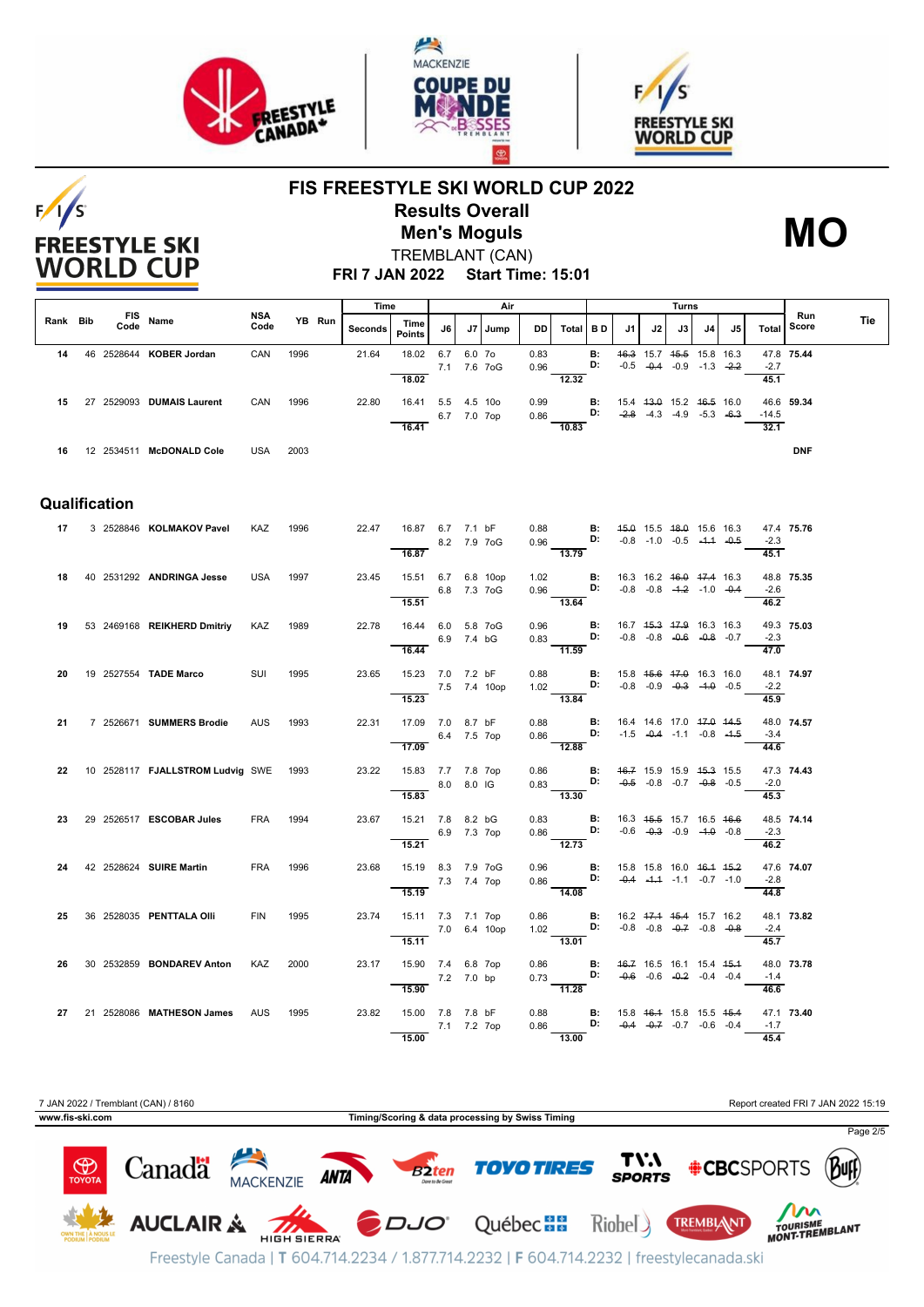

**FREESTYLE SKI WORLD CUP** 





### **FIS FREESTYLE SKI WORLD CUP 2022 Results Overall Men's Moguls MO**



**FRI 7 JAN 2022 Start Time: 15:01** TREMBLANT (CAN)

|          |      |                                                  |             |      |        | Time    |                                                        |                    |    | Air      |              |                                                                        |                 | Turns                                                                              |    |                                                                |      |    |                              |              |     |
|----------|------|--------------------------------------------------|-------------|------|--------|---------|--------------------------------------------------------|--------------------|----|----------|--------------|------------------------------------------------------------------------|-----------------|------------------------------------------------------------------------------------|----|----------------------------------------------------------------|------|----|------------------------------|--------------|-----|
| Rank Bib | Code | FIS Name                                         | NSA<br>Code |      | YB Run | Seconds | Time<br><b>Points</b>                                  | J6                 | J7 | Jump     | DD           | Total                                                                  | <b>BD</b>       | J1.                                                                                | J2 | J3                                                             | J4 l | J5 | Total                        | Run<br>Score | Tie |
| 28       |      | 6 2532811 HOLMGREN Albin                         | SWE         | 2001 |        | 22.67   | 16.59<br>16.59                                         | 6.8<br>7.8 7.3 7op |    | 6.9 10op | 1.02<br>0.86 | 13.46                                                                  | <b>B:</b><br>D: |                                                                                    |    | 44.4 14.6 45.9 15.7 15.8<br>$-0.9$ $-4.6$ $-0.7$ $-0.8$ $-1.2$ |      |    | $-2.9$<br>43.2               | 46.1 73.25   |     |
| 29       |      | 32 2532724 McQUINN George                        | <b>USA</b>  | 1998 |        | 23.09   | 16.01 6.2 6.3 10op<br>16.01                            | 7.1 8.2 7 oG       |    |          | 1.02         | 0.96 <b>D:</b> $-0.7$ -1.0 -0.9 -1.2 -0.7<br>$\overline{13.71}$        |                 | <b>B:</b> 15.8 44.4 15.6 45.9 14.3                                                 |    |                                                                |      |    | $-2.6$<br>43.1               | 45.7 72.82   |     |
| 30       |      | 14 2485221 WILSON Bradley                        | <b>USA</b>  | 1992 |        | 22.45   | 16.90 6.1 6.8 bF                                       | 6.4 7.8 bG         |    |          | 0.88         | $0.83$ D:                                                              |                 | <b>B:</b> 44.8 15.3 46.4 15.4 15.0                                                 |    | $-4.4$ $-0.3$ $-0.4$ $-0.7$ $-0.4$                             |      |    | $-1.5$                       | 45.7 72.66   |     |
| 31       |      | 52 2532044 MOUILLE Thibaud                       | <b>FRA</b>  | 1999 |        | 24.67   | 16.90<br>13.82 6.9 7.5 7oG<br>7.7 7.7 bG<br>13.82      |                    |    |          | 0.96         | $-11.56$<br>$0.83$ D: $-0.5$ -1.2 -0.8 -1.8 -0.7<br>$\frac{1}{13.30}$  |                 | <b>B:</b> 16.2 46.5 15.9 15.7 45.2                                                 |    |                                                                |      |    | 44.2<br>$-2.7$<br>45.1       | 47.8 72.22   |     |
| 32       |      | 49 2530541 GERKEN SCHOFIELD GBR<br><b>Thomas</b> |             | 1998 |        | 22.39   | 16.98 6.0 7.4 bF<br>16.98                              | 6.9 7.6 bG         |    |          | 0.88         | $0.83$ D:<br>$-11.90$                                                  |                 | <b>B:</b> 14.6 44.4 15.2 45.2 15.2                                                 |    | $-4.0$ $-0.7$ $-0.5$ $-0.5$ $-0.3$                             |      |    | $-1.7$<br>43.3               | 45.0 72.18   |     |
| 33       |      | 38 2534856 JUNG Daeyoon                          | KOR         | 2005 |        | 24.07   | 14.65 7.1 7.4 bG<br>14.65                              | 7.8 8.0 bp         |    |          |              | 0.83<br>$0.73$ D:<br>$-11.78$                                          |                 | <b>B:</b> 16.0 16.2 15.9 45.5 46.3                                                 |    | $-0.8$ $-0.4$ $-0.7$ $-4.2$ $-1.0$                             |      |    | $-2.5$<br>45.6               | 48.1 72.03   |     |
| 34       |      | 20 2531671 MATSUDA So                            | <b>JPN</b>  | 1999 |        | 22.58   | 16.72 6.0 5.0 bG<br>6.0 4.9 7 o G<br>16.72             |                    |    |          | 0.83<br>0.96 | <b>D:</b> $-0.6$ $-0.6$ $-0.8$ $-4.0$ $-0.5$<br>9.79                   |                 | <b>B:</b> 46.2 44.8 16.0 15.3 16.0                                                 |    |                                                                |      |    | $-2.0$<br>45.3               | 47.3 71.81   |     |
| 35       |      | 35 2532799 BOURDETTE Marius FRA                  |             | 1999 |        | 23.60   | 15.30 7.0 7.8 bF<br>15.30                              | 7.3 7.3 bp         |    |          | 0.88<br>0.73 | D:<br>$\frac{1}{11.83}$                                                | <b>B:</b>       |                                                                                    |    | 45.0 15.1 15.4 15.9 46.0<br>$-0.8$ $-0.2$ $-0.4$ $-0.6$ $-4.2$ |      |    | $-1.8$<br>44.6               | 46.4 71.73   |     |
| 36.      |      | 34 2531950 FENELEY William                       | <b>GBR</b>  | 1999 |        | 24.27   | 14.37 7.2 7.3 bF<br>$7.7$ 8.2 bp<br>$\overline{14.37}$ |                    |    |          | 0.88         | $0.73$ <b>D</b> :<br>$\frac{1}{12.17}$                                 | <b>B:</b>       | 16.0 <del>15.3 16.2</del> 15.3 15.7                                                |    | $-0.7$ $-2.0$ $-0.7$ $-0.5$ $-0.5$                             |      |    | $-1.9$<br>45.1               | 47.0 71.64   |     |
| 37       |      | 31 2531687 LAVOIE Alexandre                      | CAN         | 1996 |        | 23.63   | 15.26 7.5 6.7 7op<br>15.26                             | 7.0 6.9 7oG        |    |          | 0.86<br>0.96 | <b>D:</b> $-4.0$ $-1.0$ $-0.9$ $-1.0$ $-0.8$<br>12.77                  |                 | <b>B:</b> 15.5 4 <del>5.0</del> 15.0 46.3 16.0                                     |    |                                                                |      |    | $-2.9$<br>43.6               | 46.5 71.63   |     |
| 38.      |      | 39 2530702 PORTELLO Ryan                         | CAN         | 1997 |        | 23.35   | 15.65 6.8 6.4 bF<br>15.65                              | 7.1 6.8 bG         |    |          | 0.88<br>0.83 | D:<br>$-11.57$                                                         |                 | <b>B:</b> 46.0 44.6 15.9 14.9 15.8                                                 |    | $-0.6$ $-0.8$ $-4.0$ $-0.9$ $-0.9$                             |      |    | $-2.6$<br>44.0               | 46.6 71.22   |     |
| 39       |      | 24 2527360 PENTTALA Jussi                        | <b>FIN</b>  | 1993 |        | 23.17   | 15.90 6.9 6.4 10op<br>6.8 5.8 7oG<br>15.90             |                    |    |          | 1.02         | 0.96 <b>D:</b> $-4.0$ $-1.2$ $-2.5$ $-2.3$ $-1.6$<br>$\frac{1}{12.81}$ |                 | <b>B:</b> 44.7 15.4 16.0 15.1 46.5                                                 |    |                                                                |      |    | $-5.1$<br>$\frac{41.4}{9.6}$ | 46.5 70.11   |     |
| 40       |      | 37 2535572 JEANNESSON Mateo GBR                  |             | 2004 |        | 23.54   | 15.39 7.2 6.3 bF<br>15.39                              | 6.5 6.7 7op        |    |          | 0.88<br>0.86 | D:<br>11.61                                                            | <b>B:</b>       |                                                                                    |    | 15.1 45.7 15.0 44.9 15.1<br>$-0.7$ $-0.7$ $-0.4$ $-0.7$ $-0.8$ |      |    | $-2.1$<br>43.1               | 45.2 70.10   |     |
| 41       |      | 43 2531178 SUIKKARI Johannes FIN                 |             | 1996 |        | 23.84   | 14.97 6.7 6.8 7op<br>14.97                             | 6.7 7.6 bp         |    |          | 0.86         | 0.73<br>$-11.01$                                                       |                 | <b>B:</b> 44.4 15.0 45.8 15.5 15.5<br><b>D:</b> $-0.8$ $-0.8$ $-0.7$ $-0.9$ $-0.5$ |    |                                                                |      |    | $-2.3$<br>$\frac{1}{43.7}$   | 46.0 69.68   |     |
|          |      | 42 54 2532734 LESSARD Olivier                    | CAN         | 1998 |        | 22.81   | 16.40 7.5 6.8 bF<br>16.40                              | 7.0 6.9 7op        |    |          | 0.88<br>0.86 | 12.26                                                                  | D:              | <b>B:</b> 14.7 43.6 15.2 45.2 14.7                                                 |    | $-1.0$ $-2.0$ $-0.7$ $-1.4$ $-1.4$                             |      |    | $-3.8$<br>40.8               | 44.6 69.46   |     |

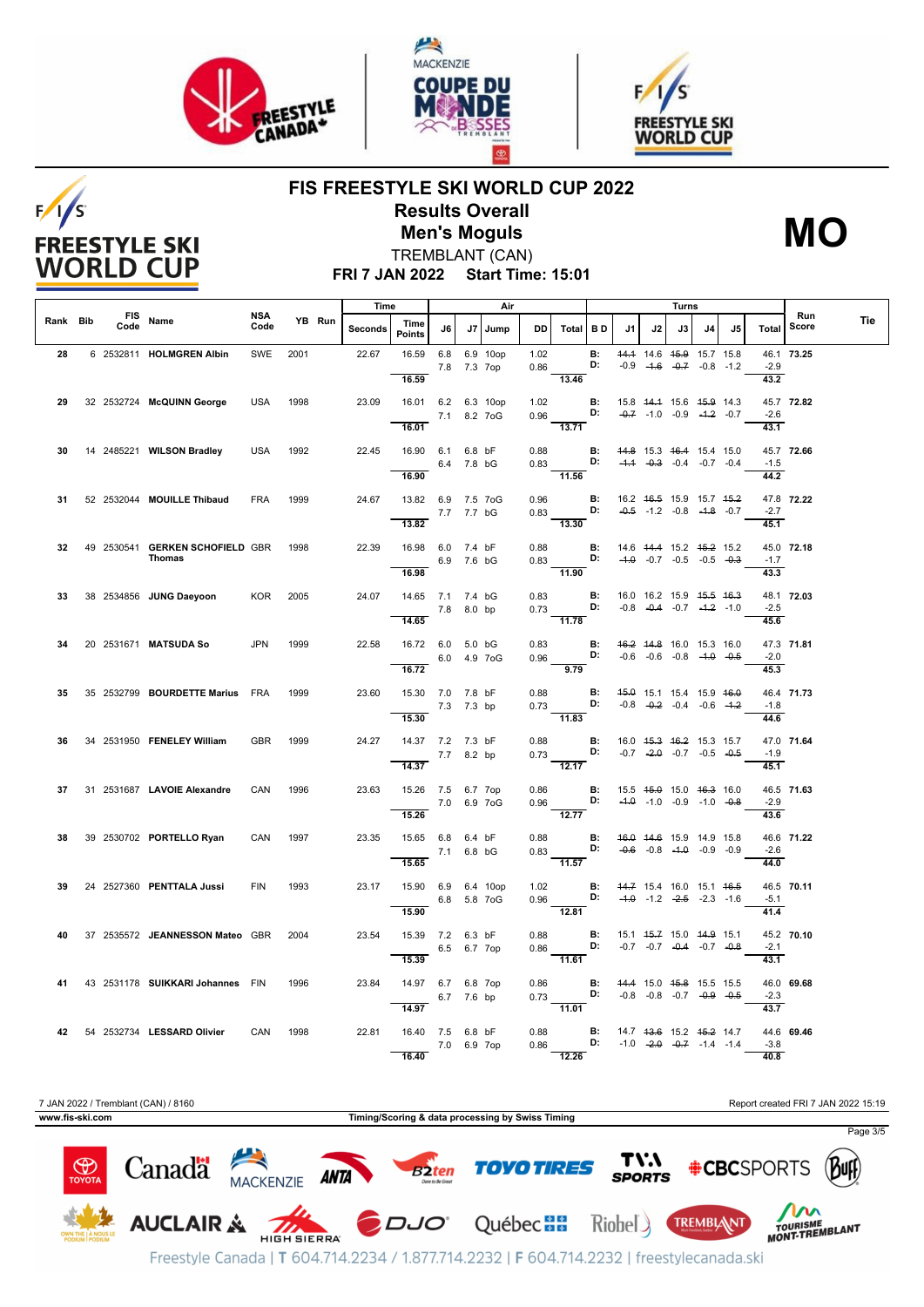

**FREESTYLE SKI WORLD CUP** 

![](_page_3_Picture_1.jpeg)

![](_page_3_Picture_2.jpeg)

### **FIS FREESTYLE SKI WORLD CUP 2022 Results Overall Men's Moguls MO**

![](_page_3_Picture_4.jpeg)

**FRI 7 JAN 2022 Start Time: 15:01** TREMBLANT (CAN)

|          |  |                                  |             |      |        | Time    |                       |              |             | Air     |      |                           |           |    |                                                                           |      | Turns |    |                  |              |     |  |  |
|----------|--|----------------------------------|-------------|------|--------|---------|-----------------------|--------------|-------------|---------|------|---------------------------|-----------|----|---------------------------------------------------------------------------|------|-------|----|------------------|--------------|-----|--|--|
| Rank Bib |  | FIS Name                         | NSA<br>Code |      | YB Run | Seconds | Time<br><b>Points</b> | J6 I         |             | J7 Jump | DD   | Total   B D               |           | J1 | J2                                                                        | J3 I | J4    | J5 | Total            | Run<br>Score | Tie |  |  |
| 43       |  | 45 2532088 TSINN Oleg            | KAZ         | 1999 |        | 23.68   | 15.19                 | 6.1          |             | 5.9 7op | 0.86 |                           | <b>B:</b> |    | 46.6 44.5 16.2 15.4 15.3                                                  |      |       |    |                  | 46.9 69.38   |     |  |  |
|          |  |                                  |             |      |        |         |                       | 6.4          | 6.6 bp      |         | 0.73 |                           | D:        |    | $-0.3$ $-1.2$ $-0.6$ $-0.8$ $-2.0$                                        |      |       |    | $-2.6$           |              |     |  |  |
|          |  |                                  |             |      |        |         | 15.19                 |              |             |         |      | 9.89                      |           |    |                                                                           |      |       |    | 44.3             |              |     |  |  |
| 44       |  | 51 2532862 ROMANOV Sergey        | KAZ         | 2001 |        | 23.10   | 16.00 5.8 6.3 7oG     |              |             |         | 0.96 |                           | В:        |    | 45.4 15.3 15.4 46.6 15.5                                                  |      |       |    |                  | 46.2 69.13   |     |  |  |
|          |  |                                  |             |      |        |         |                       | 6.8 7.0 7op  |             |         | 0.86 |                           | D:        |    | $-1.4$ $-0.4$ $-0.5$ $-2.9$ $-4.4$                                        |      |       |    | $-4.8$           |              |     |  |  |
|          |  |                                  |             |      |        |         | 16.00                 |              |             |         |      | 11.73                     |           |    |                                                                           |      |       |    | 41.4             |              |     |  |  |
|          |  |                                  |             |      |        |         |                       |              |             |         |      |                           |           |    |                                                                           |      |       |    |                  |              |     |  |  |
| 45       |  | 47 2528799 CHEN Kang             | CHN 1993    |      |        | 25.26   | 13.00 7.4 7.1 bF      |              |             |         | 0.88 |                           | B:        |    | 15.5 15.7 <del>15.7</del> <del>14.7</del> 15.1                            |      |       |    |                  | 46.3 68.94   |     |  |  |
|          |  |                                  |             |      |        |         |                       | 6.8          | 6.4 7op     |         | 0.86 |                           | D:        |    | $-0.8$ $-0.4$ $-0.8$ $-4.5$ $-0.8$                                        |      |       |    | $-2.4$           |              |     |  |  |
|          |  |                                  |             |      |        |         | 13.00                 |              |             |         |      | 12.04                     |           |    |                                                                           |      |       |    | 43.9             |              |     |  |  |
| 46       |  | 50 2531692 TANNER Daniel         | CAN         | 1998 |        | 23.14   | 15.94                 | 6.0          | 6.3 bF      |         | 0.88 |                           | <b>B:</b> |    | 45.4 46.4 15.3 15.7 15.7                                                  |      |       |    |                  | 46.7 68.41   |     |  |  |
|          |  |                                  |             |      |        |         |                       | 6.2          | 6.5 7op     |         | 0.86 |                           | D:        |    | $-4.4$ $-2.0$ $-1.5$ $-1.6$ $-2.6$                                        |      |       |    | $-5.1$           |              |     |  |  |
|          |  |                                  |             |      |        |         | 15.94                 |              |             |         |      | $\frac{1}{10.87}$         |           |    |                                                                           |      |       |    | 41.6             |              |     |  |  |
|          |  |                                  |             |      |        |         |                       |              |             |         |      |                           |           |    |                                                                           |      |       |    |                  |              |     |  |  |
| 47       |  | 48 2533687 AHVENAINEN Akseli FIN |             | 2002 |        | 23.83   | 14.98                 | 6.5          | 6.4 bF      |         | 0.88 |                           | В:<br>D:  |    | 43.8 46.6 15.2 15.9 16.2<br>$-1.7$ $-4.0$ $-2.4$ $-1.8$ $-1.9$            |      |       |    | $-5.4$           | 47.3 68.01   |     |  |  |
|          |  |                                  |             |      |        |         | 14.98                 |              | 6.0 6.7 7op |         |      | 0.86<br>$\frac{1}{11.13}$ |           |    |                                                                           |      |       |    | 41.9             |              |     |  |  |
|          |  |                                  |             |      |        |         |                       |              |             |         |      |                           |           |    |                                                                           |      |       |    |                  |              |     |  |  |
| 48 —     |  | 26  2534001 <b>KARJALAINEN</b>   | FIN         | 2002 |        | 24.03   | 14.71 6.0 6.2 10op    |              |             |         | 1.02 |                           | <b>B:</b> |    | 13.7 14.4 14.0 45.4 43.5                                                  |      |       |    |                  | 42.1 66.15   |     |  |  |
|          |  | Rasmus                           |             |      |        |         |                       |              | 6.7 7.1 IG  |         |      | 0.83                      | D:        |    | $-1.3$ $-0.7$ $-0.6$ $-4.5$ $-0.5$                                        |      |       |    | $-2.6$           |              |     |  |  |
|          |  |                                  |             |      |        |         | 14.71                 |              |             |         |      | $-11.94$                  |           |    |                                                                           |      |       |    | 39.5             |              |     |  |  |
| 49 —     |  | 28 2530808 BELLUCCI Massimo ITA  |             | 1999 |        | 23.42   | 15.55 6.5 6.8 bF      |              |             |         | 0.88 |                           | B:        |    | 43.8 14.7 45.8 15.1 14.0                                                  |      |       |    |                  | 43.8 65.72   |     |  |  |
|          |  |                                  |             |      |        |         |                       | 6.3 6.1 bp   |             |         | 0.73 |                           | D:        |    | $-1.1$ $-1.4$ $-0.9$ $-1.5$ $-4.6$                                        |      |       |    | $-4.0$           |              |     |  |  |
|          |  |                                  |             |      |        |         | 15.55                 |              |             |         |      | 10.37                     |           |    |                                                                           |      |       |    | 39.8             |              |     |  |  |
|          |  |                                  |             |      |        |         |                       |              |             |         |      |                           |           |    |                                                                           |      |       |    |                  |              |     |  |  |
| 50       |  | 44 2537625 LEE Yoon Seung        | KOR         | 2006 |        | 24.64   | 13.86 6.3 6.4 7op     |              |             |         | 0.86 |                           | B:<br>D:  |    | 14.0 14.5 <del>13.6 14.7</del> 14.0<br>$-1.6$ $-1.5$ $-2.0$ $-4.4$ $-1.7$ |      |       |    |                  | 42.5 61.79   |     |  |  |
|          |  |                                  |             |      |        |         | 13.86                 |              | 6.4 6.7 bp  |         | 0.73 | $-10.23$                  |           |    |                                                                           |      |       |    | $-4.8$<br>37.7   |              |     |  |  |
|          |  |                                  |             |      |        |         |                       |              |             |         |      |                           |           |    |                                                                           |      |       |    |                  |              |     |  |  |
| 51       |  | 33 2533013 DONG Mingwei          | CHN 1994    |      |        | 25.26   | 13.00 6.6             |              | 5.5 bF      |         | 0.88 |                           | <b>B:</b> |    | 44.4 14.3 14.2 14.5 44.8                                                  |      |       |    |                  | 43.0 61.72   |     |  |  |
|          |  |                                  |             |      |        |         |                       |              | 6.7 6.1 7op |         | 0.86 |                           | D:        |    | $-0.9$ $-2.8$ $-1.2$ $-1.4$ $-2.5$                                        |      |       |    | $-5.1$           |              |     |  |  |
|          |  |                                  |             |      |        |         | 13.00                 |              |             |         |      | $\frac{1}{10.82}$         |           |    |                                                                           |      |       |    | 37.9             |              |     |  |  |
| 52       |  | 41 2537254 LI Musai              | CHN         | 2003 |        | 26.70   | 11.01 5.5             |              | 5.8 bF      |         | 0.88 |                           | <b>B:</b> |    | 43.5 14.1 14.1 14.3 44.5                                                  |      |       |    |                  | 42.5 49.32   |     |  |  |
|          |  |                                  |             |      |        |         |                       | 7.0 6.6 bG   |             |         |      | 0.83                      | D:        |    | $-4.9$ $-3.4$ $-4.9$ $-5.0$ $-5.9$                                        |      |       |    | $-14.8$          |              |     |  |  |
|          |  |                                  |             |      |        |         | 11.01                 |              |             |         |      | 10.61                     |           |    |                                                                           |      |       |    | $\frac{27.7}{ }$ |              |     |  |  |
|          |  |                                  |             |      |        |         |                       |              |             |         |      |                           |           |    |                                                                           |      |       |    |                  |              |     |  |  |
| 53.      |  | 23  2533386  VIERELA Severi      | <b>FIN</b>  | 2001 |        | 24.95   | 13.43 6.1             |              |             | 5.3 7oG | 0.96 |                           | В:        |    | 14.8 13.0 45.0 14.8 43.0                                                  |      |       |    |                  | 42.6 33.99   |     |  |  |
|          |  |                                  |             |      |        |         | 13.43                 | $0.0$ 0.0 NJ |             |         | 0.00 |                           | D:        |    | $-9.6$ $-8.6$ $-9.5$ $-6.9$ $-9.4$                                        |      |       |    | $-27.5$<br>15.1  |              |     |  |  |
|          |  |                                  |             |      |        |         |                       |              |             |         |      | 5.46                      |           |    |                                                                           |      |       |    |                  |              |     |  |  |

![](_page_3_Figure_7.jpeg)